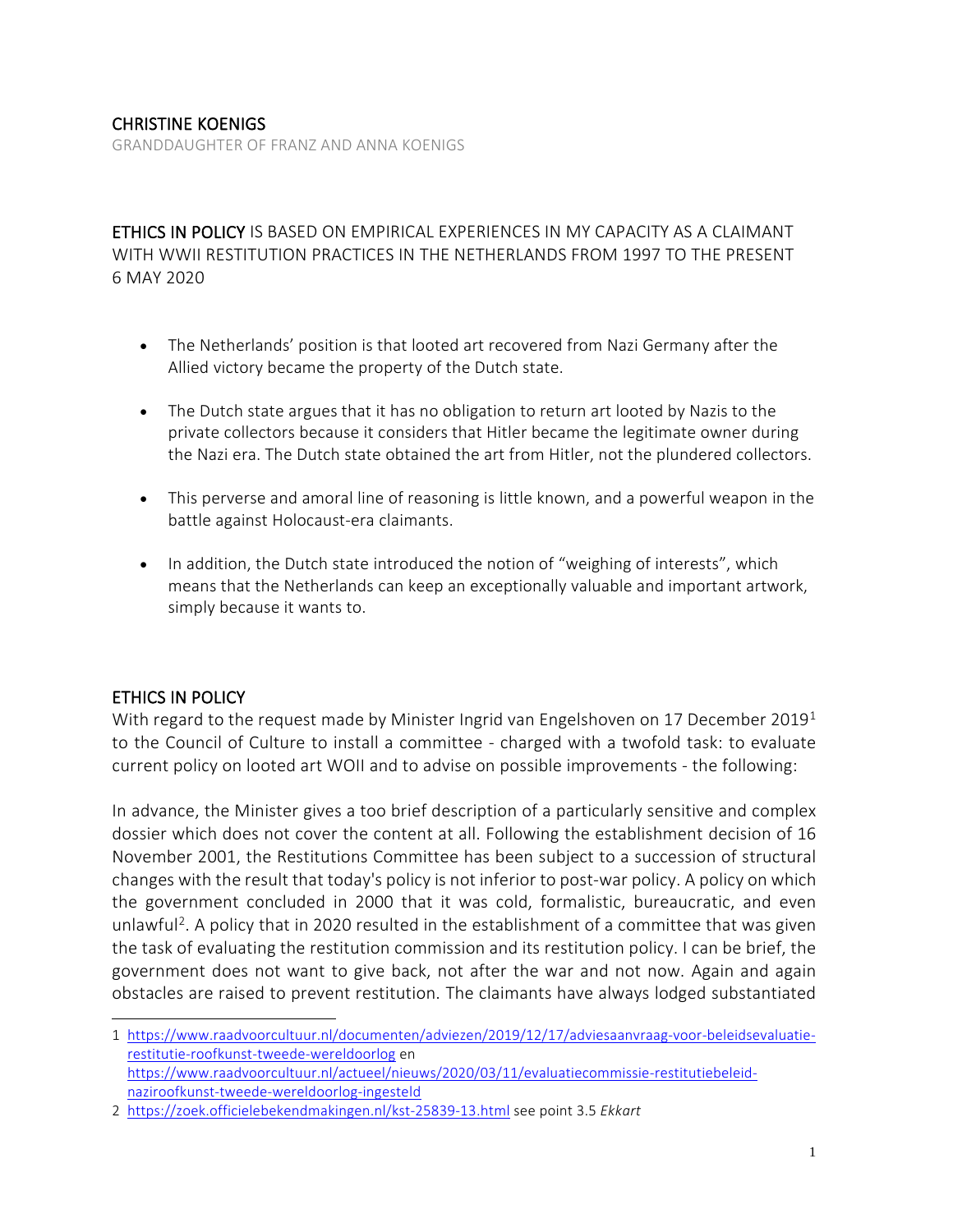objections, both with the Minister and with the Commission OCW of the House of Representatives, against the structural changes that are decimating the restitution process step by step. These objections have not been heard.

THE MINISTER ASKS THE COMMITTEE TO INVESTIGATE THE CURRENT POLICY The procedure before the Restitutions Committee, instituted on 16 November 2001<sup>3</sup>, is ex-

parte; it is a procedure without an opponent. In order to protect his position (of owner), the government has set up a restitutions committee to which the claimant can submit his claim: how and under what circumstances he lost his property under pressure from the Nazi regime. Although the works of art are in the NK collection, the process has been arranged in such a way that the claimant has no opponent; the State and his acquisition play no role. Because such a process is unnatural, it feels as if the Restitutions Committee is taking on the role of opponent, all the more so because it determines - albeit in an opinion capacity - whether or not the works will be returned.

The government's starting point (in its capacity as the Minister of Culture<sup>[4](#page-1-1)</sup> who is the owner, keeper, lender and caretaker of the NK collection) to establish a Restitutions Committee is intended to increase the independence of decision-making, thereby creating a greater distance to the Government in the hope that this will add to greater acceptance of the policy in this area.<sup>[5](#page-1-2)</sup> Removing the semblance of enrichment is at the basis of the expanded government policy and the decision to establish a restitution committee.

## UNACCEPTABLE POLICY CHANGES

Important are the following points, which have led to unacceptable changes:

## CLOSURE OF THE EXTENDED POLICY:

1. In its final recommendations of December 2004,<sup>[6](#page-1-3)</sup> the Ekkart Committee<sup>7</sup> recommended closing the extended restitution policy on 4 April 2007. The government adopted most of the final recommendations<sup>[8](#page-1-5)</sup>:

<span id="page-1-0"></span><sup>3</sup> <https://zoek.officielebekendmakingen.nl/stcrt-2001-248-p24-SC32398.html>

<span id="page-1-1"></span><sup>4</sup> According to Royal Decree 233 of 20 April 1988, the Minister of Culture is officially charged with the restitution and recovery file, arts World War II.

<span id="page-1-2"></span><sup>5</sup> Zoetermeer, 29 June 2001 Lower House, session year 2000-2001, 25 839, no. 26

<span id="page-1-3"></span>[<sup>6</sup> https://www.restitutiecommissie.nl/sites/default/files/Verslag%202007.pdf](https://www.restitutiecommissie.nl/sites/default/files/Verslag%202007.pdf) see 4.3 <https://zoek.officielebekendmakingen.nl/kst-25839-36.html> 25 839 room piece no. 36

<span id="page-1-4"></span><sup>7</sup> Ekkart's recommendation to close the expanded policy was prompted by the symposium 'Cultural Goods and Limitations' at Christie's Amsterdam that took place on 7 May prior to the auction of objects restituted to the Gutmann/Goodman family on 13 May 2003. During the symposium, objections were raised by, among others, the former director of the Rembrandt Association (VR members are generally in favour of public art property); he advocated an end date for the restitution policy. Sabine Gimbrère, OCW civil servant and Jan Riezenkamp employee, chaired the symposium.

<span id="page-1-5"></span><sup>7</sup> The advice to make an inventory of the NK collection and to find a solution for the NK works whose original owners cannot (or can no longer be) found has not been acted upon.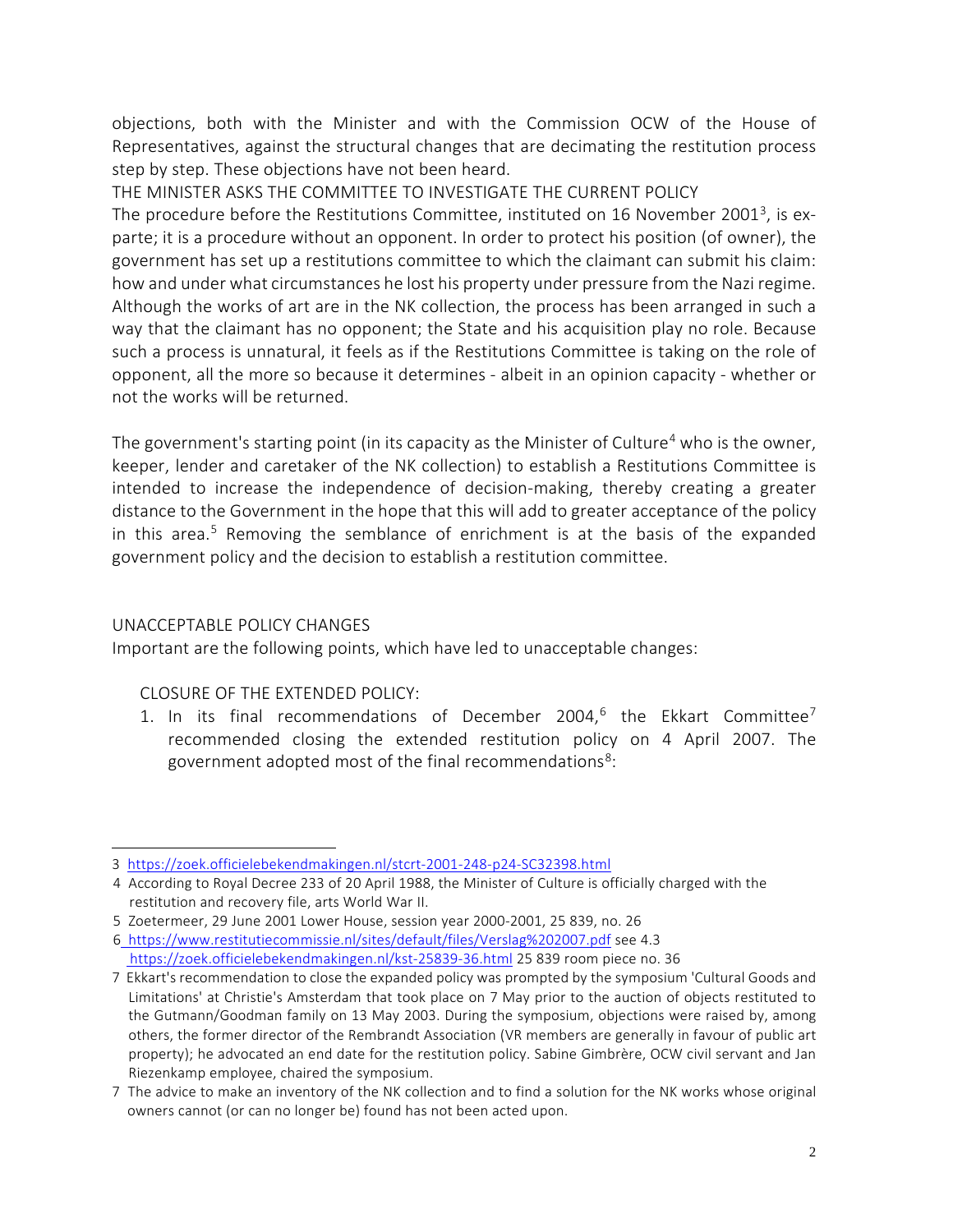- On 4 April 2007, Minister Plasterk closed the extended restitution policy and reintroduced the pre-2000 policy. The policy the government had concluded was formalistic, bureaucratic, harsh, cold and at times unlawful.

# AMENDMENT TO ARTICLE 2 PARAGRAPH 2 INSTITUTION DECISION 16 NOVEMBER 2001

- 2. While the cold policy was in effect, during the advice of the Flersheim /Eberstadt case "Gebed voor de Maaltijd" (Prayer for a Meal) and "Godsvertrouwen" (Trust in God) by Jan Toorop, Article 2 paragraph 2 was changed into a binding opinion procedure.
- This amendment to the Institutional Decision is extremely far-reaching. In the case of a binding opinion procedure, the current owner and the claimant are in advance bound by the decision of the restitution committee. Although the decision can be reviewed by the ordinary court, it is in principle irrevocable and no appeal is possible. The original article, on the other hand, kept the way to the civil courts open.

# THE BINDING OPINION PROCEDURE

- 3. The draft binding opinion procedure came about at a time when the cold post-war policy of enrichment was in force.
	- Vide the rules that are based on interests, instead of restoration of rights.

# PLASTERK REINSTATES THE EXPANDED POLICY

4. As if the Restitutions Committee were a yo-yo, the extended policy was reinstated<sup>[9](#page-2-0)</sup> on 10 July 2009.

THE ABSENCE OF THE EXPANDED POLICY HAS LED TO TWO CONTROVERSIAL POLICY CHANGES

5. The regulations of the Binding Opinion Procedure were instituted on 3 December 2007; the Restitutions Committee acted in the mindset of the chilly post-war policy prior to 2000. The regulations are for the benefit of the museums, and to the detriment of the claimants; this leads to the direct enrichment of Dutch cultural heritage $10$ .

NB. The decision to change the institution's Article 2(2) decision into a binding opinion procedure regulation was not registered in the Netherlands Government Gazette as is the case below for the extension of the members. According to its 2008 report, the Restitutions Committee changed its policy based on Article 4, second paragraph, of the Decree establishing the installation policy: *'the Committee may adopt regulations concerning the further working method'.* 

This far-reaching amendment of the decree of the Institutional Decision extends beyond the establishment of a further working method regarding regulations. The

<span id="page-2-0"></span><sup>9</sup> <https://www.parlementairemonitor.nl/9353000/1/j9vvij5epmj1ey0/vi758epos1zf> 25839 No. 40

<span id="page-2-1"></span><sup>10</sup> The binding opinion procedure was amended again on 19 September 2011, 27 January 2014, 12 November 2018 and after the installation of the centre of expertise on 28 January 2019.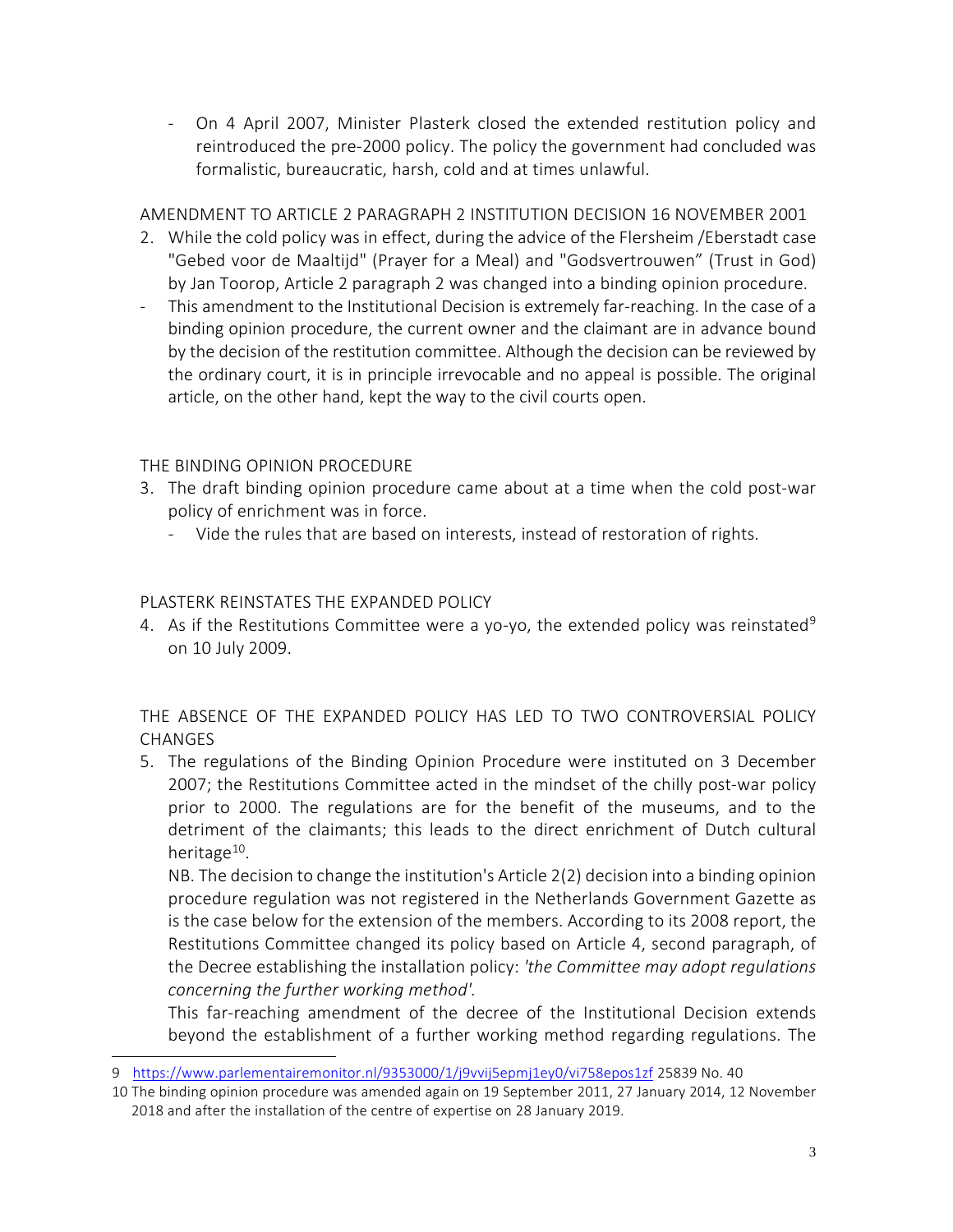Restitutions Committee is replacing the court and has adopted regulations that are no longer based on the restoration of rights but on interests.

During the cold policy. Minister Plasterk<sup>[11](#page-3-0)</sup> stated that "with a view to optimum *progress and continuity in the provision of advice, it would be desirable to keep the current members for the Restitutions Committee with effect from 23 December 2007"*. This was a shock for the claimants, for according to Article 3, paragraph 5 of the Decree establishing the Committee of 16 November 2001, the members were appointed for three years, while according to Article 3, paragraph 6, the chairman, the vice-chairman and the members could only be reappointed once. According to Article 3(6) of the Decree of 23 December 2007, the members of the Committee were therefore to be replaced on 23 December 2007, but on 19 November Plasterk placed its decision that they were to stay on in the Netherlands Government Gazette.

- This was tough, there was no appeal procedure, and no desire to install it, so our hope was based on fresh and new committee members now that they had completed their second term. The longer members stay on, the stronger their role of replacing the Dutch State grows, and unnoticed, an article "preservation of cultural heritage" is born. With this decision we saw our expectations and hopes for new committee members go up in smoke, no new vice-chairman no new members, no new secretary rapporteur. For us, preservation of knowledge meant the continuation of bias and partiality.

## AS FROM 2011, THE GOVERNMENT DETERMINES THE RESTITUTION POLICY

- 6. Since 2011, the Minister's policy has shown a structural pattern. The pattern consists of installing a committee to advise the Minister on the substantiated objections of the claimants regarding the policy and functioning of the Restitution Committee. Once the advice has been issued, the Minister then responds with a plan of his own that deviates from the advice given, yet the Minister writes to the House of Representatives that the advice will be followed. What is wrong here?
	- The ministers, succeeding van der Hoeven, van Leeuwen, Plasterk, Halbe Zijlstra, Jet Bussemaker, do not follow the advice given by the committees installed by them. The problem is that the politicians do not compare the advice with the policy they then implement.
	- Nobody seems to mind that the advices are not followed, especially the committees themselves and the Council of Culture which facilitates the committees. The Berenschot report<sup>[12](#page-3-1)</sup> has not been followed either, which means that from 2011 the government implements its own policy on the restitution dossier.

<span id="page-3-0"></span><sup>11</sup> Government Gazette 19 November 2007, no. 224/pag.9. The amendment to the Decree establishing the Opinion Committee has also been included in the 2008 RC report, Annex 2, p.1 - Amendment to the Decree establishing the Opinion Committee on restitution.

<span id="page-3-1"></span><sup>12</sup> <https://zoek.officielebekendmakingen.nl/dossier/25839>zie Rapport Berenschot 25839, nr. 42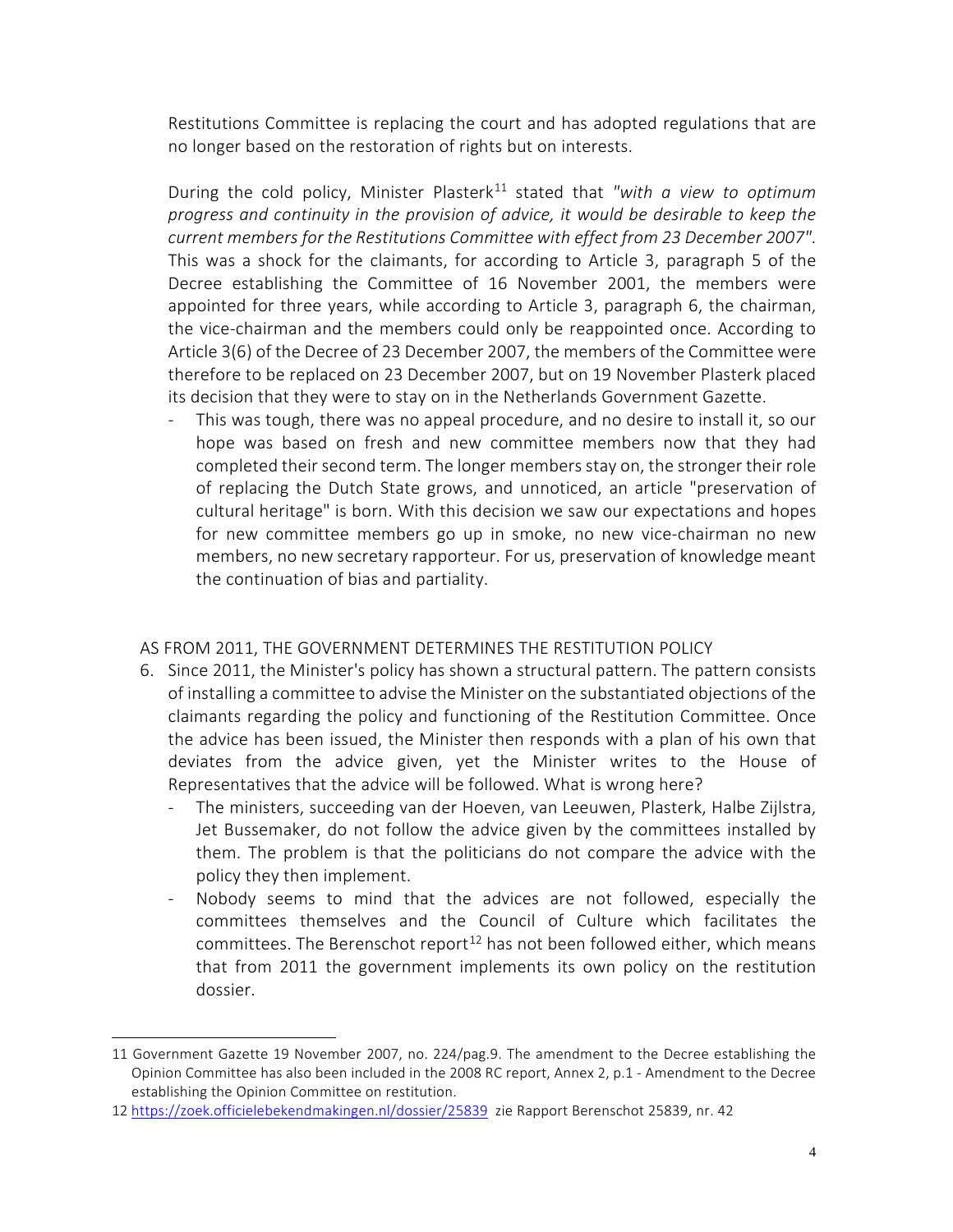- It is possible to think, oh, this happens so often, the minister asks for advice, but then decides not to follow it, the minister is free to do so.
- UNJUST! In the case of looted art, "the restitution policy" this is different. The Minister has opted for an ex-parte procedure (a procedure without an opponent) by installing a restitution committee that advises the Minister on the claims of the claimants. Following the claimants' objections, the Minister appoints an opinion committee to investigate the objections and to report and advise the Minister on its findings. This advice is ignored and replaced by the Minister's own policy. Based on the recurring awareness that the government is the owner, holder, lender and guardian of the NK collection and out of this conflict of interests the government is deprived of any objectivity, the (pretence of) enrichment to be avoided by installing the Restitutions Committee is blatantly applied by means of this detour.
- Obtaining the advice of a committee thus becomes an exercise in keeping up appearances that the minister's policy was established independently. These committees thus become the tools in the hands of the government to continue its own policy. Appearances of enrichment are parked and since the government does not really want to give back, the enrichment is a golden opportunity to preserve the looted art for cultural heritage.
- By implementing his/her own policy, the Minister is acting against the so-called ex-parte procedure for which the Restitutions Committee was instituted, which is based on the Second World War Acclaim Committee and the recommendations of the Ekkart Committee, as formulated in 2001 by State Secretary for Education, Culture and Science, Rik van der Ploeg.<sup>[13](#page-4-0)</sup>
- Question is whether the ex-parte procedure is still fair if the minister determines its own policy.
- The Minister thus reduces the possibility of restitution to the original owners.

## THE OPINION COMMITTEES CALLED UPON BY THE GOVERNMENT

- 7. Invoking committees to advise/evaluate the restitution committee has the same intention: to create a distance to the government, who has different roles regarding the NK collection, the Binding Opinion Procedure, and the Centre of Expertise<sup>[14](#page-4-1)</sup>.
	- The Committee's advice therefore has a profound interest in guaranteeing the independence of the authorities in this matter. The Minister is not at liberty to disregard the advice to pursue his own policy. But that is what the Minister has been doing for the past nine years.

### WHO IS THE GOVERNMENT?

[http://www.koenigs.nl/documenten/nieuws/ombudsman\\_rapport\\_2010\\_315.pdf](http://www.koenigs.nl/documenten/nieuws/ombudsman_rapport_2010_315.pdf)

<span id="page-4-0"></span><sup>13</sup> Zoetermeer, 29 June 2001 Lower House, session year 2000-2001, 25 839, no. 26

<span id="page-4-1"></span><sup>14</sup> Report of the National Ombudsman 2010/315 of 8 November 2010 regarding the position of the Dutch State opposite the Collection Koenigs.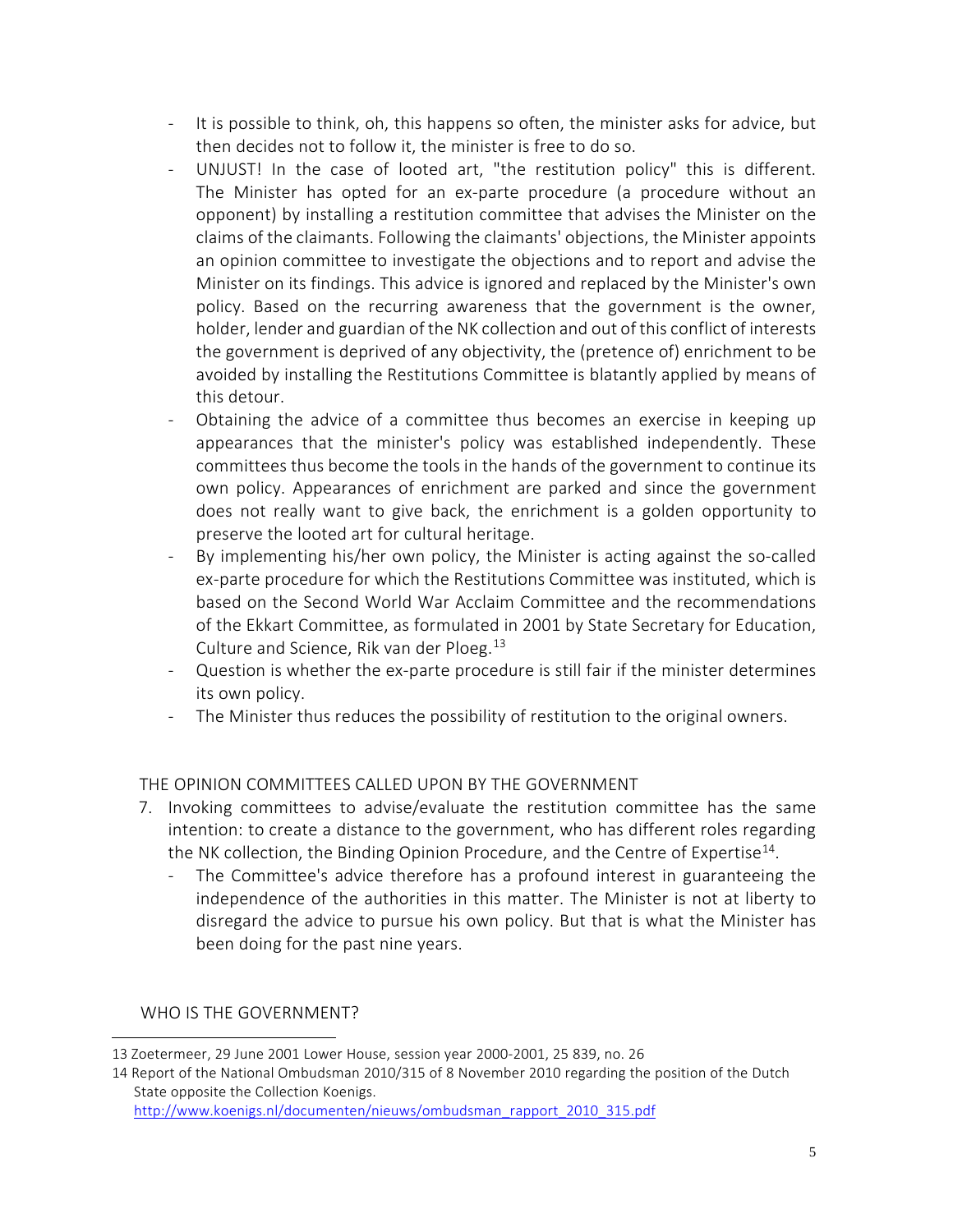- 8. It is difficult to gauge who and what the Government is and who oversees the policy. At the time, the House of Representatives was a convinced supporter of the establishment of the Restitution Committee. So was Anne Webber who had cofounded with David Lewis, the Commission for Looted Art in Europe (1999), in 2000 her film "Making a Killing" on the Friedrich and Louise Gutmann case, was released. As co-chair for the Commission of Looted art she supported the Gutmann case and was committed to realizing a policy for restitution in the Netherlands<sup>15</sup>. State Secretary Rik van der Ploeg was ultimately forced to be committed to the restitution policy through MP Wim Kok, van der Ploeg was urged to answer the letters from the claimants. All of which ultimately led to the establishment of the Restitutions Committee. The establishment of the restitution committee was seen by everyone as the solution; however, in the heat of the moment, the absence of an appeals committee was overlooked, people were so pleased with this first step. It appeared that several members had already been approached by the State Secretary. Later the rapporteur administrator was added. The government installed Mr. Evelien Campfens; she was put forward by the Ministry of Education, Culture and Science, the ICN (Institute Collection Netherlands, which at the time controlled the NK Collection) working under the Director of the ICN Charlotte van Rappard-Boon. The department which, according to the policy prior to 2000, rejected all claims with a heavy hand. In this way, the Ministry of OCW had direct contact with the restitution committee and, vice versa, Evelien Campfens was familiar with the inside out at the ministry. From the beginning neutrality, *keeping away from the government,* was compromised. The policy is ambiguous, on one side there is the policy that says it wants to remedy these wrongs, while the underbelly wants to keep and do not give up anything and defends to the extent possible.
	- From 1997 to 2004, the Ekkart Committee 'Origins Unknown' was established. It wanted to investigate the former restitution policy of the SNK, "Stichting Nederlands Kunstbezit" (Foundation Netherlands Art Property). While the Ekkart Committee had been set up, the cases of Koenigs, Gutmann and Goudstikker under Aad Nuis were not given a foothold. Via Jan Riezenkamp, Secretary-General for Culture and Working Conditions, while members of the Lower House such as Valk and Middel (both PvdA), Boris Dittrich and Bert Bakker asked questions, we, Koenigs, Goudstikker and Goodman (Gutmann) formed a tri-partite<sup>[16](#page-5-1)</sup> to jointly create a platform to make our voice heard. [17](#page-5-2)

WASHINGTON PRINCIPLES

<span id="page-5-0"></span><sup>15</sup> If it was not for Anne Webber we would not have a Restitution Committee.

<span id="page-5-1"></span><sup>16</sup> See the letters from the tri-partite: [http://www.koenigs.nl/franz/actueel/55-tri-partite-koenigs-gutmann](http://www.koenigs.nl/franz/actueel/55-tri-partite-koenigs-gutmann-goodman-goudstikker-von-saher-2000.html)[goodman-goudstikker-von-saher-2000.html](http://www.koenigs.nl/franz/actueel/55-tri-partite-koenigs-gutmann-goodman-goudstikker-von-saher-2000.html)

<span id="page-5-2"></span><sup>17</sup> <http://retro.nrc.nl/W2/Nieuws/2000/10/31/Vp/08.html> <https://www.nrc.nl/nieuws/2001/03/16/roofkunst-wordt-bezit-7534236-a231580> <https://retro.nrc.nl/W2/Nieuws/2000/10/31/Vp/kort.html>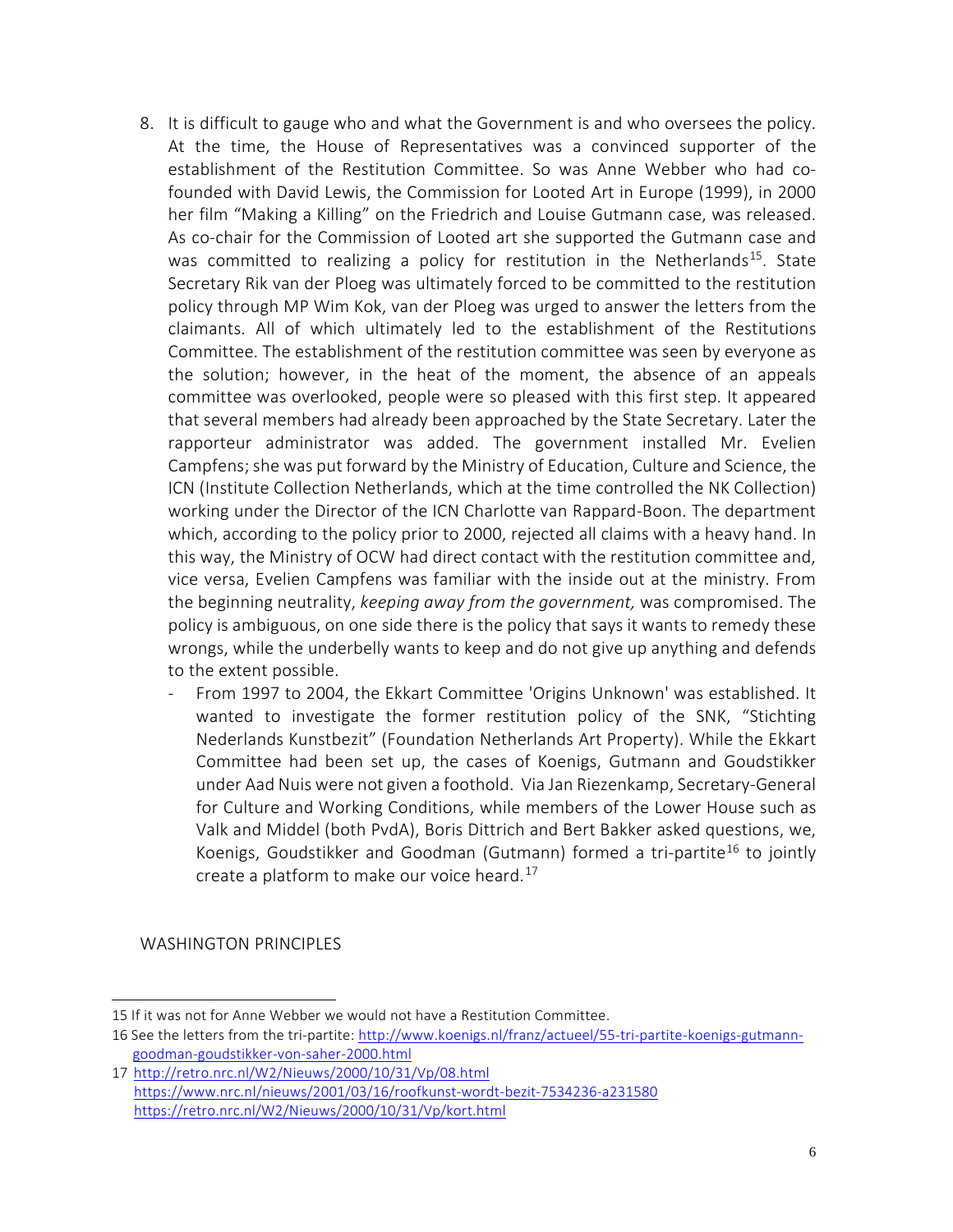- 9. In December 1998, the Washington Principles were formulated and signed by the Netherlands and 38 other countries. Journalist Lucette Terborg, Volkskrant 4 March 1999<sup>[18](#page-6-0)</sup> discovered that Secretary-General Riezenkamp hired Frank Mankiewicz<sup>[19](#page-6-1)</sup> to take action against Koenigs, Goudstikker and Gutmann to undermine the restitution of Looted Art. Politically speaking, State Secretary Aad Nuis was in charge of the restitution file, but the civil servant Jan Riezenkamp was in control. The letter rejecting the Koenigs case of 15 September 1997 was not signed by Aad Nuis but by Jan Riezenkamp. Riezenkamp paid a lot of money for the Mankiewicz campaign. CNN was in discussion with the Goudstikker heir about making a documentary about the Goudstikker case; Judith H. Dobrzynski<sup>[20](#page-6-2)</sup> wanted to write an article about the Collection Koenigs, Riezenkamp had lunch with the director of the New York Times, both were cancelled.
	- Although the restitution issue received general political attention at the time, this was not accepted internally. As described, OCW's highest official, Riezenkamp, was a dyed-in-the-wool opponent of restitution. Whether Riezenkamp did this on his own or was politically driven is unknown. It is important to know that the opposition is strong, authoritative, and powerful.

### POLITICS AND CIVIL SERVANTS ARE NOT ON THE SAME WAVELENGTH

- 10. Riezenkamp 's role has partly been taken over by his successor, Judith van Kranendonk, Director-General of Culture and Media, but it seems that it did not end up with the Secretary-General, Marjan Hammersma, but was transferred to Sander Bersee (Mr. A.P.M. Bersee), Director of the National Cultural Heritage Agency, the current Cultural Heritage & Arts Agency. Since July 2019 he is advisor at the Ministry OCW. Strategic advisor on movable heritage & The NK collection, senior policy officer, Directorate for Heritage & the Arts, Iris Looman now seems to fulfil this role.
	- The NK collection is part of the Heritage & Arts department. The NK Collection is considered part of the Cultural Heritage of the Netherlands<sup>21</sup>. The Pechthold Committee considers the protection of cultural heritage, but the NK collection is not designated as such, which makes it unclear whether the NK collection is included in the cultural heritage. $22$

## SINCE 2011 THE GOVERNMENT HAS BEEN IGNORING THE ADVICE OF THE COMMITTEES

- <span id="page-6-0"></span>16 [https://www.volkskrant.nl/nieuws-achtergrond/evenwichtigheid-bestaat-niet-bij](https://www.volkskrant.nl/nieuws-achtergrond/evenwichtigheid-bestaat-niet-bij-oorlogsclaims%7Eb3595db3/)[oorlogsclaims~b3595db3/](https://www.volkskrant.nl/nieuws-achtergrond/evenwichtigheid-bestaat-niet-bij-oorlogsclaims%7Eb3595db3/)
- <span id="page-6-1"></span>19 Frank Mankiewicz (May 16, 1924- October 23, 2014) Press secretary to Robert Kennedy, president of the National Public Radio and rainmaker at the public relations firm Hill & Knowlton from 1977-1983.)
- <span id="page-6-2"></span>20 Judith Dobrzynski is a reporter for the NYTimes.
- <span id="page-6-3"></span>21 In her letter to the Council of Culture, the Minister referred to the advisory report of the Pechthold Committee. Pechthold erroneously does not consider the NK Collection to be Dutch heritage. Pechthold does not comment on the looted art (NK) collection and the looted art within urban and private museums, which can be of great value to cultural heritage.
- <span id="page-6-4"></span>22 <https://www.raadvoorcultuur.nl/documenten/adviezen/2019/09/30/advies-bescherming-cultuurgoederen>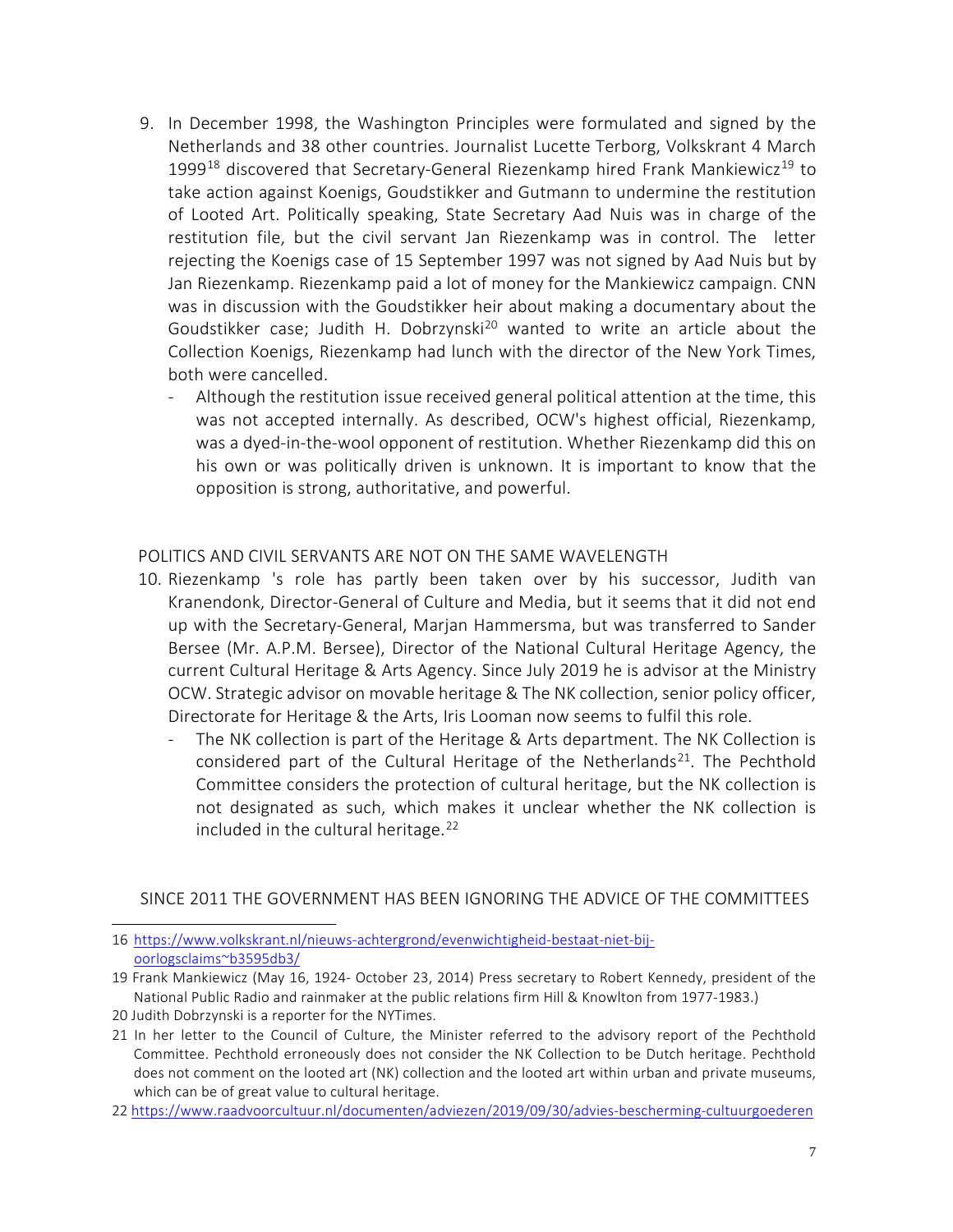11. Halbe Zijlstra did not adopt the advice of 2011 but opted for his own policy.<sup>[23](#page-7-0)</sup> This policy came into effect on 30 June 2015.

Jet Bussemaker<sup>[24](#page-7-1)</sup>, after our substantiated objections (these were sent to the House of Representatives), hired the research bureau Berenschot<sup>25</sup>. She did not adopt Berenschot 's various suggestions but formulated her own answer with the establishment of an Expertise Centre<sup>26</sup>. The Expertise centre is not the answer to the objections of the claimants. The objections lodged with the Restitutions Committee, the Minister and the House of Representatives are ignored and not answered yet.

# EXAMPLES OF DECISIONS THAT ARE AT ODDS WITH THE EXPANDED RESTITUTION POLICY

# OBJECTION 1

APPEAL

The Institutional Decree of 2001 was not so bad, what was lacking was an appeal procedure; this is the most important and biggest objection regarding the restitution policy. The Restitutions Committee therefore considers itself uncontrolled and arbitrary.

- In 2010, after lengthy discussions, the Minister made it possible to revise previously rejected applications for restitution. The revision is intended to replace the possibility of appeal. The revision, according to the Restitutions Committee, does not mean that the case will be re-examined, but only that it will be reviewed.
- The same chairman, the same committee members<sup>[27](#page-7-4)</sup> the same administrator rapporteur examines again the case they rejected earlier. The butcher inspecting his own meat.
- N.B. None of the revision cases has been honoured!
- An appeal procedure would be applicable to Article 2 paragraph 1, the Rijks/NK collection and the binding opinion procedure. If the court dissolves the binding opinion issued, it could be submitted to the Appeals Committee. Now, if the advice is dissolved by the court, it will be returned to the Restitutions Committee, which previously arrived at this advice, which is unacceptable.
- A committee should have an appeal procedure, this is mandatory according to European law and human rights. The government refuses!

<span id="page-7-0"></span><sup>23</sup> The State Secretary for Education, Culture and Science by letter of 22 June 2012 to the Lower House of Parliament 25 839-41 Adaptation of restitution policy for cultural goods and the Second World War. <http://www.cultuur.nl/upload/documents/adviezen/advies-restitutiebeleid.pdf>

<span id="page-7-1"></span><sup>24</sup> Jet Bussemaker was Minister of OCW from 5 November 2012 - 26 Oktober 2017

<span id="page-7-2"></span><sup>25</sup> Organisation Advisory Bureau Berenschot.nl

<span id="page-7-3"></span><sup>26</sup> Lower House, session year 2016-2017, 25 839, no. 4[2](https://zoek.officielebekendmakingen.nl/dossier/25839) <https://zoek.officielebekendmakingen.nl/dossier/25839>

<span id="page-7-4"></span><sup>25</sup> The Minister, see Netherlands Government Gazette 19 November 2007, stipulated that the chairman, vice-chairman, and members of the Board of Trustees should stay on after their second term. See footnote 10.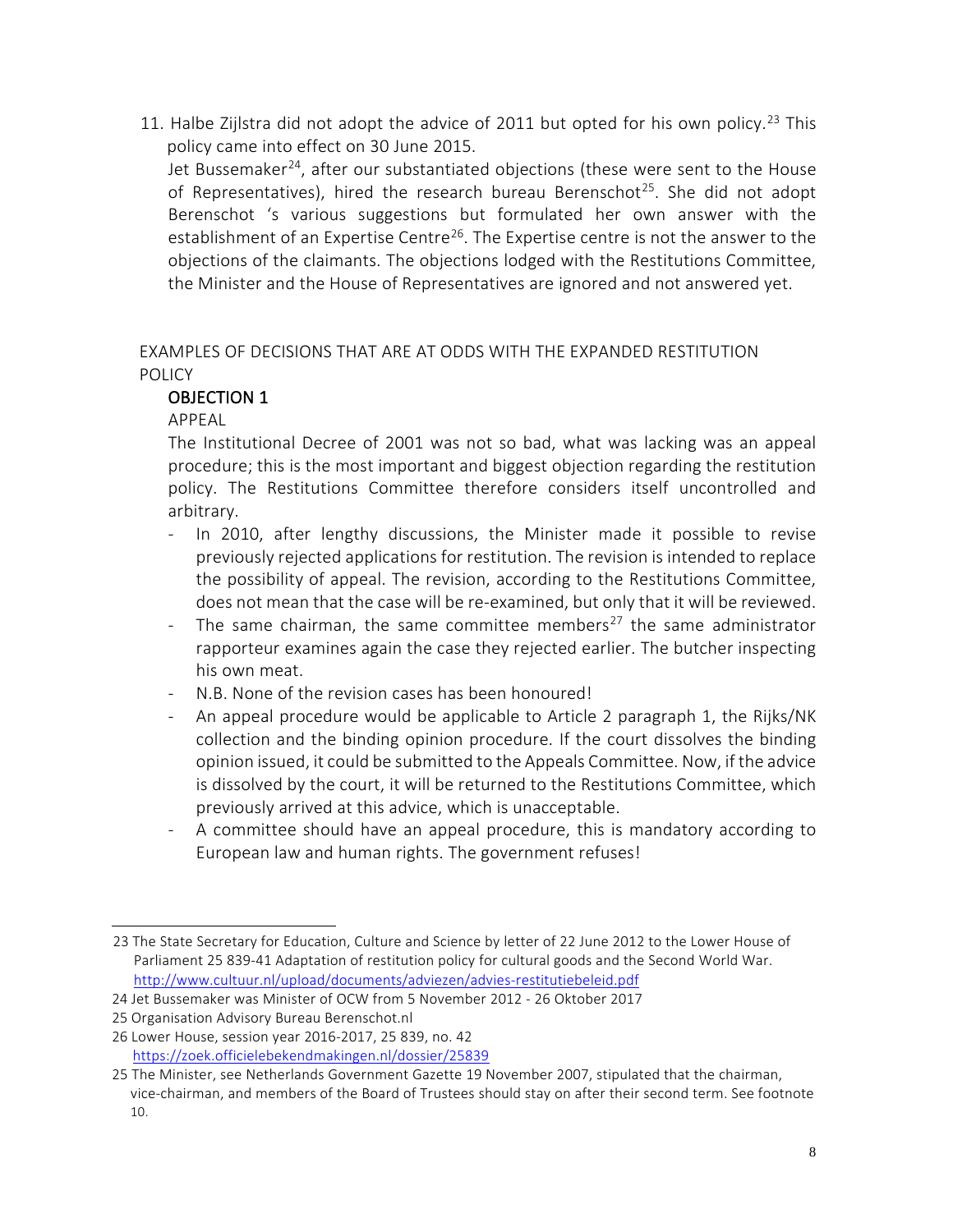Moreover, it is not complicated to set up an appeal committee of wise men and women that operates on an ad hoc basis. This committee can be called upon when a case qualifies for appeal. The appeal committee accordingly can re-examine the case and the advice. The obstinacy with which this request is refused characterises the unwillingness to fair play.

# OBJECTION 2

### BALANCE OF INTERESTS

Objection was raised over the regulations of the Binding Opinion Procedure, Article 3(e), (f) and (g) should be removed.

The Restitutions Committee made an amendment to Article 2, second paragraph, during the cold policy (the policy prior to 2000) pursuant to Article 4, second paragraph, of the Decree establishing the Restitutions Committee. The contents of Article 4, second paragraph, do not allow for an amendment of an institutional Decree establishing the Committee. The binding opinion procedure is more far-reaching than the further adaptation of regulations. It has led to a procedure that has been installed to the detriment of the claimant. The binding opinion procedure is no longer about restoration of rights, but about balancing interests.

- A balance between the interests of the claimant, the possessor, and the public art collection. The anaphora 'interest' used in Article 3 e, f, and g suggests that the interest is the connecting factor that suggests that these are equals and therefore can be compared.
- It is important to note that the binding opinion procedure was established in the period when the cold post-war policy was in force<sup>[28](#page-8-0)</sup>. Avoiding the appearance of self-enrichment was not in effect at that time. As the post-war settlements show, the policy at the time was based on self-enrichment; the binding opinion procedure does not fall short of that; the consideration of an interest for public art possession flows directly to the national treasury.
- It is about the interest of the current owner, mostly a municipal museum, against the claim of the original owner. The dominant position of a museum institution is generally regarded as more important but the regulations of the binding opinion procedure adds to the importance of museums opposing the position of the claimant, who is standing alone with their claim opposing the museum. It is as if the number of museum visitors passing by the looted works of art is of added value to the rightful owner from whom that work of art was stolen.
- A museum visitor, who for a moment enjoys a work of art  $^{29}$  $^{29}$  $^{29}$  (looted by the Nazis), can in no way be compared to (the heir of) the original owner, who demands for his rights for restoration.

<span id="page-8-0"></span><sup>28</sup> The final recommendations of the Ekkart Committee recommended the conclusion of the expanded policy in 2007. On 4 April 2007, Minister Plasterk closed the extended policy to fall back on the cold post-war policy, after which he reinstated the extended policy on 10 July 2009. Lower House of the Staten Generaal 25 839 No. 40: <https://zoek.officielebekendmakingen.nl/dossier/25839>

<span id="page-8-1"></span><sup>29</sup> How long does a museum visitor look at a work of art on average? This turns out to be 10 to 25 seconds and that 10 to 25 seconds attention is objected to the entitled party. The interest of a museum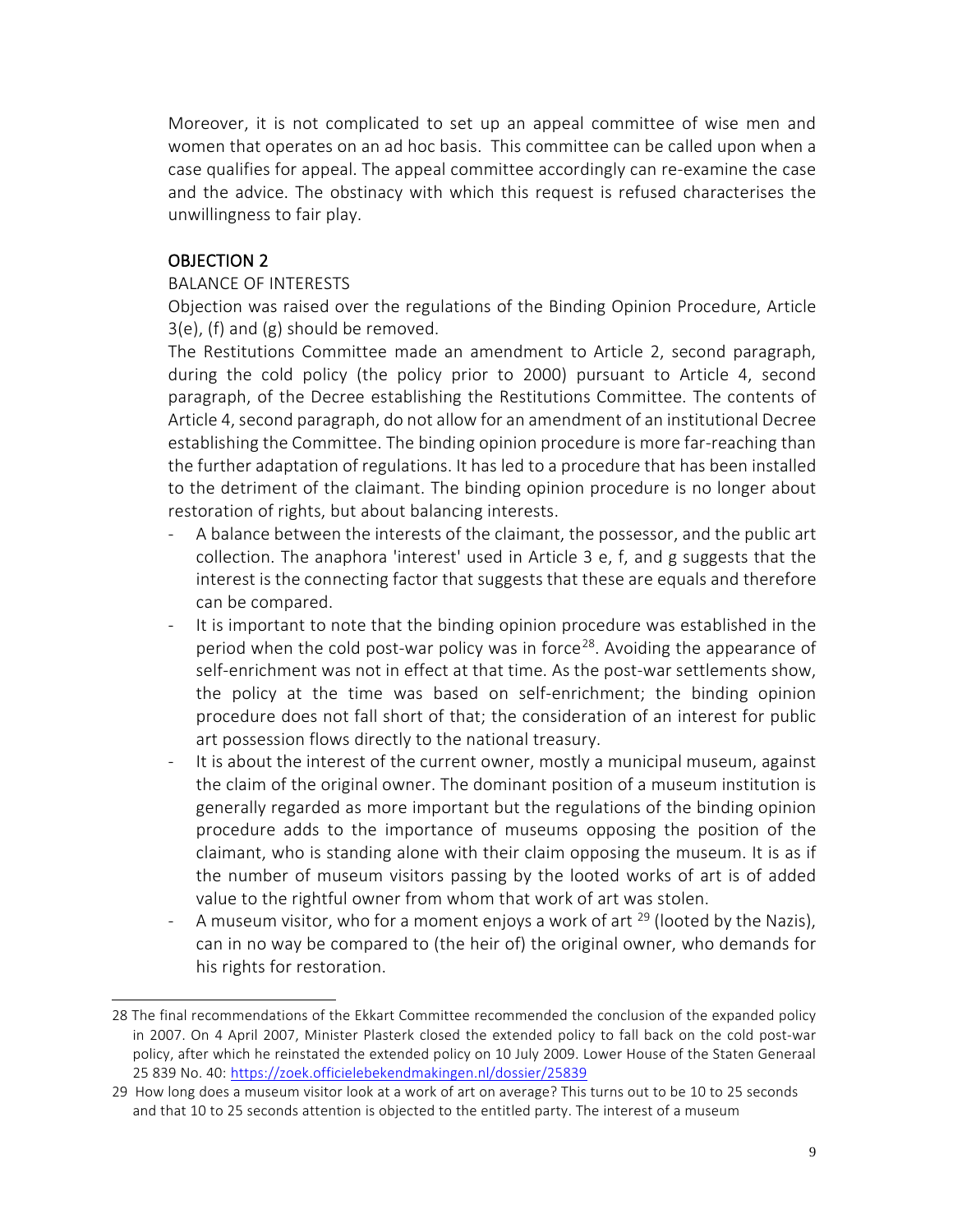- Apart from the fact that a visitor of a museum does not claim the works of art.
- The importance of the public art collection is dangerously close to Hitler's interest in building up a large Germanic collection for which he robbed in his own country and in the occupied territories, in comparison; the public art collection wants to increase its collection with works of art robbed by Hitler c.s. Works that were returned - without knowledge of the original owner - to the Netherlands and which were found, as a result of the second museum research "museum acquisitions from 1933 to the present day", in 2013. The importance for public art property associates itself with a regime with which it would rather not be associated in its sanity, while the original owner wants to be restored to his possessions that were robbed. It is ethically and morally unacceptable that the interest for the public art collection is considered. The regulations are aimed at pure enrichment of the National Cultural Heritage.
- Article 3: e 'the applicant's interest', the applicant has no interest, but is entitled to restoration of rights. The applicant is the owner (according to inheritance law, the successor of the original owner) before Hitler c.s. intervention. He asks to be reinstated in his honour and rights. His wish to be restored to his rights is translated into an interest in the regulations. A balancing of interests has nothing to do with the right to be restored in once right. Morally ethical, it is nonsensical to express the restoration of rights in an interest and then compare it with the interests of institutions that have interests (the general grazing culture) but no rights.
- The binding opinion procedure is not about restoration of rights, but about balancing interests. The interests of the current owner, often a museum institution, and the interests of the public art collection are wrongly considered. The right to restoration of rights is the foundation of the original owner; this right cannot be exchanged for an interest.

## OBJECTION 3

### NO EQUAL TREATMENT

With the amendment of Article 2, second paragraph, to a binding opinion procedure in 2007, the Restitutions Committee has appropriated the role of judge as to which of the two is more entitled the current possessor or the original owner. Until then, the Restitutions Committee only ruled on the ownership of the State (the NK collection). Since the binding opinion procedure, the Restitutions Committee switches between the two different procedures, as judge between both parties and as representative for the art works belonging to the State of the Netherlands. It is striking that the difference between the two procedures is becoming smaller and smaller, with the ownership of the current possessor and the ownership of the State taking precedence over the ownership of the original owner. The restitution criterion seems to have been pushed into the background.

visitor would be more important?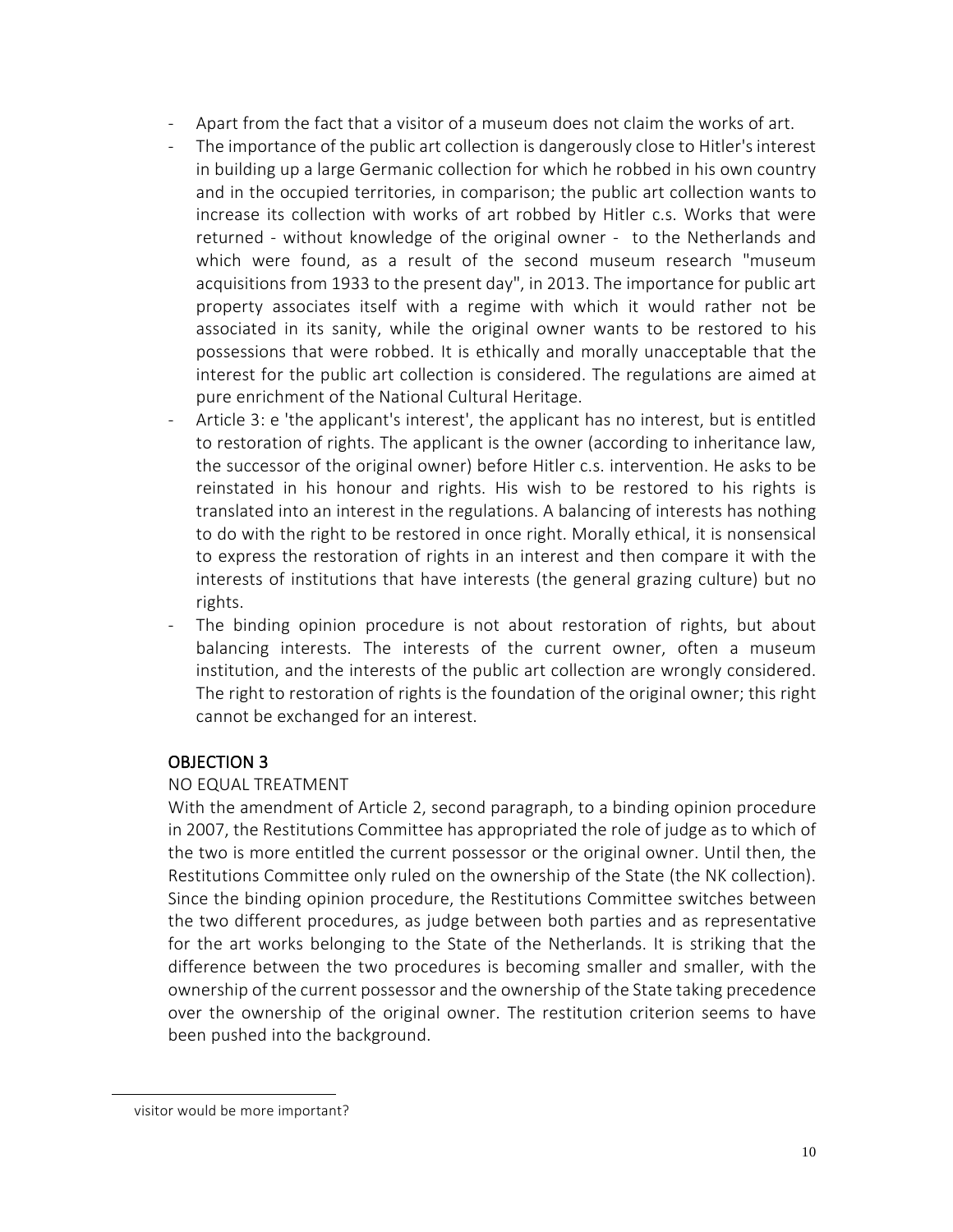After 29 October 2013, the completion of the museum acquisitions was announced, it was expected that a considerable number of claims would follow. On 28 November 2013, the Restitutions Committee unilaterally informed the museums about the procedure and gave away a free lunch. The claimants were denied any explanation about the procedure nor were they given lunch.<sup>[30](#page-10-0)</sup> The museums were warned as follows: "It is not inconceivable that claims may arise from this investigation that museums, municipalities or provinces may have to deal with".

- The restitution committee should have left the debriefing to museums to third parties, e.g. the Dutch Museum Association. By informing only one of the parties, it adopted a biased stance and failed to observe its role as an impartial judge, which colours the entire policy and regulations.

### OBJECTION 4

### ERFRECHT

During the symposium "Looted, but from whom", March 13, 2007 (the cold policy was in force) in the auditorium of the Trippenhuis of the KNAW (at the time of Judith van Kranendonk), the vice-chairman of the restitution committee Inge van der Vlies and Rudy Ekkart, suggested that the law of succession should be amended and restitution should be limited to the second generation. Also, no blood related heirs, with no DNA match, would not be entitled to restitution either. Wesley Fischer<sup>[31](#page-10-1)</sup> jumped up and asked if they had completely gone mad to the extent that any manipulation of inheritance law then and there died an early death. Nevertheless, this remains dormant, and the restitution committee considers a claimant who is not a blood relative, but who is the entitled heir to the estate, to be of less importance. This is incorrect according to inheritance law. The current possessor thus gains in importance. See the Semmel case.

### OBJECTION 5

### ETHICS IN POLICY

The decision-making rules of institutional policy of 16 November 2001 is the ethical response to post-war policy that was cold, formalistic, bureaucratic, and even illegitimate. Prior to the ethical question there is the moral, normative question: What are we going to do to heal this? We are going to set up a committee that not only looks at the purely legal, but morally ethical according to the concepts of reasonableness and fairness. The restitution committee uses the decision-making rules to the contrary:

During the revision of the Koenigs case RC 4.123, Jan Leijten noted the committee's lack of authority to establish the nullity of the in-payment notifications - of course the committee is not authorised to pronounce the nullity, but it is authorised (and even obliged) to establish the nullity of the legal acts where it is evident and refers to the pressure of the Nazi regime, which is the case according to Coen Drion and professors

<span id="page-10-0"></span><sup>3</sup>[0https://www.restitutiecommissie.nl/nieuws/voorlichtingsbijeenkomst\\_voor\\_musea\\_gemeenten\\_en\\_provin](https://www.restitutiecommissie.nl/nieuws/voorlichtingsbijeenkomst_voor_musea_gemeenten_en_provincies.html) [cies.html](https://www.restitutiecommissie.nl/nieuws/voorlichtingsbijeenkomst_voor_musea_gemeenten_en_provincies.html)

<span id="page-10-1"></span><sup>31</sup> Wesley Fischer is Director Research Claims Conference since 2003 New York, NY.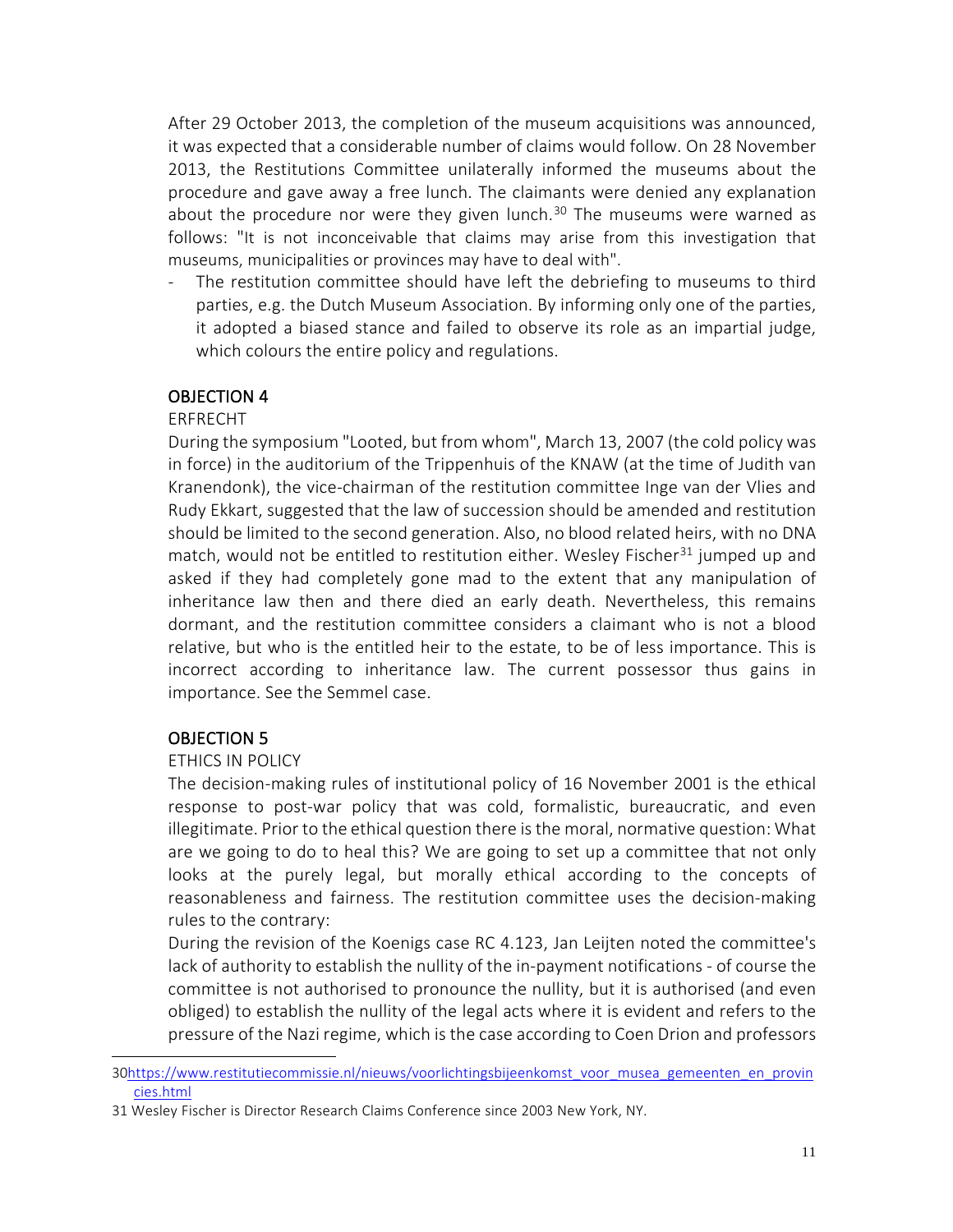Stein, Schoordijk, Vranken and Salomons. The Restitutions Committee uses the decision-making rules to the contrary for which they have been included and, on the basis of the explanation of Article 2 of the Decree establishing the Committee, rejects the arguments of Drion, Stein, Schoordijk, Vranken and Salomons on the grounds that they are of a legal nature, but in spite of this they nevertheless ruled and gave their negative opinion.

In his recommendations, Ekkart stated - and these were adopted by the government - that it may automatically be assumed that Jews from Germany from 1933-1945, Austrian Jews from 1938 and Dutch Jews from 10 May 1940 were considered to act under duress, unless explicitly stated otherwise. In both Kandinsky cases, Amsterdam and Eindhoven, a desperate search for proof of the contrary was conducted. It is not the intention that the policy rules that were made for claimants will be contradictory used against claimants. It seems to be the restitution committee's intention to arrive at a negative purpose reasoning.

## OBJECTION 6

THE LEGAL STATUS OF THE NETHERLANDS WITH RESPECT TO THE NK COLLECTION HAS MORAL IMPLICATIONS

The Netherlands' legal position with respect to the NK collection is unclear and varies between having ownership of the works of art in the NK collection and only having the works of art in custody for the rightful owners. Transparency in this respect is desirable.

The French government, also represented by their Minister of Culture, indicates on its website of the MNR Musées Nationaux Récuperation, (equivalent of the NK Collection) on the first page, in the third paragraph, the legal status of the works of art that have not yet been restituted<sup>32</sup>:

"*Legally speaking, as defined by the decree of 30 September 1949, these works do not belong to the State, who is only the temporary custodian. They are therefore not part of the public collections of the museums of France and these works are not listed in the Joconde [database](https://www.culture.gouv.fr/Espace-documentation/Ressources-en-ligne/Joconde-consultable-depuis-le-moteur-Collections)  [of](https://www.culture.gouv.fr/Espace-documentation/Ressources-en-ligne/Joconde-consultable-depuis-le-moteur-Collections) national collections.*"

The French State is clear; it does not own, but according to international law, keeps in custody, for the original-rightful owner.

Contrary to France, the Netherlands leaves the legal status of the NK Collection in the middle. The fact that the procedure of the restitution committee is ex-parte, without an opponent, indicates that the government protects its position as owner.

If the Minister decides to follow the negative advice of the Restitutions Committee, he or she must indicate which legal avenues are still open to the claimant. The minister does not do this.

- The holder's position, as held by France, is not time-barred.

<span id="page-11-0"></span><sup>32</sup> [https://www.culture.gouv.fr/Espace-documentation/Base-de-donnees-Culture/Joconde-consultable](https://www.culture.gouv.fr/Espace-documentation/Base-de-donnees-Culture/Joconde-consultable-depuis-le-moteur-Collections)[depuis-le-moteur-Collections](https://www.culture.gouv.fr/Espace-documentation/Base-de-donnees-Culture/Joconde-consultable-depuis-le-moteur-Collections)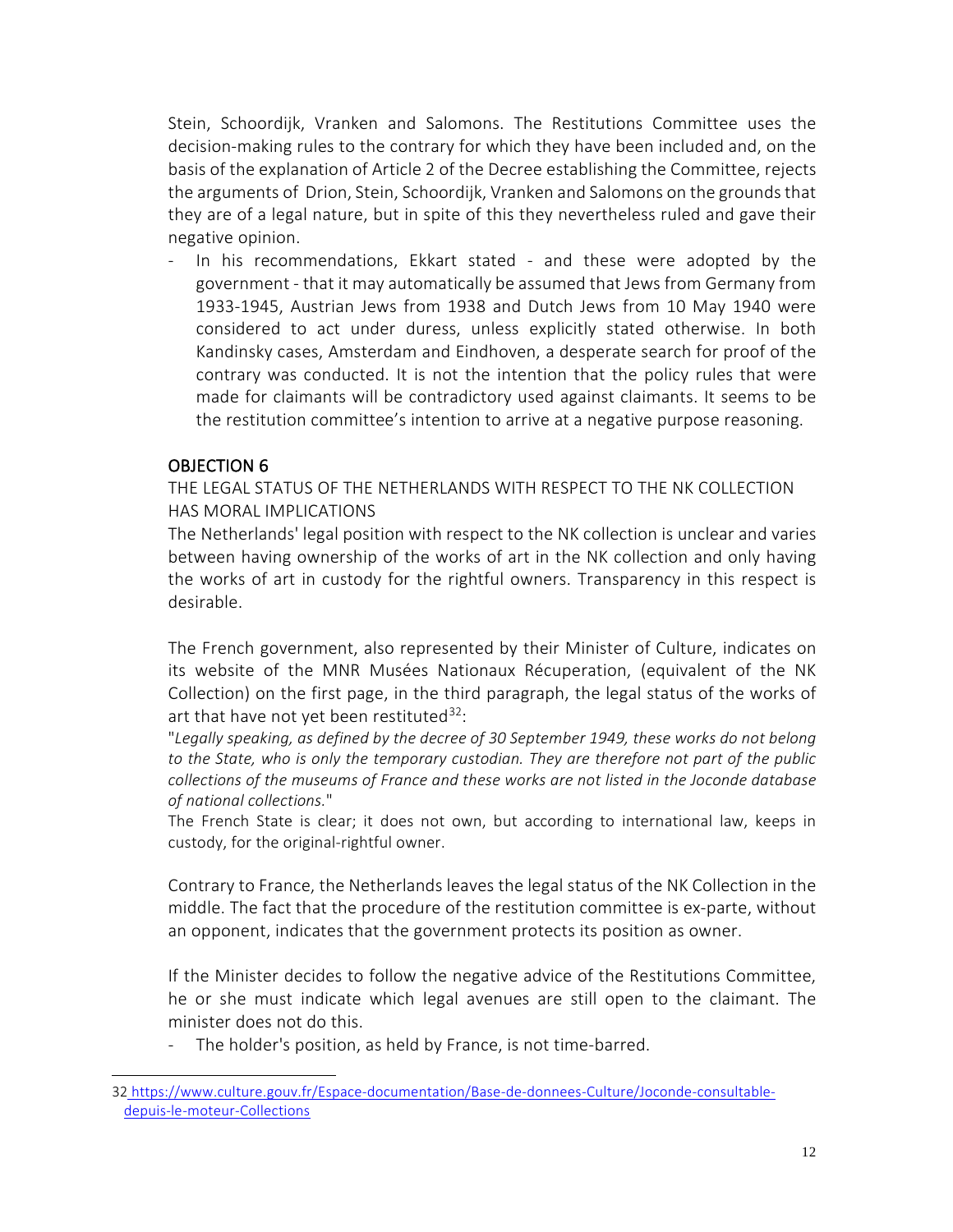In a lawsuit, that is important. A holder cannot invoke prescription. If necessary, he can invoke the statute of limitations, but in view of his efforts to set up a restitution committee to deal with cases from WW II only now, an invocation of the statute of limitations seems unsuccessful.

- The Netherlands, on the other hand, as owner of the Rijks/NK collection, can invoke prescription<sup>33</sup>. The Netherlands bases its position as owner of the Rijks/NK Collection on national legislation. According to articles 10 and 6 of the Royal Decree A 6, the reasoning of ownership of the Dutch State would have been healed with retroactive effect by the ratification decree of 14 February 1947. As a result, according to the State, Hitler is obviously the rightful owner, although the State could assert its property rights by virtue of article 3 of RD E 133. The ratification order only takes effect from the moment that these works cross the national borders.
- A dispute arose<sup>[34](#page-12-1)</sup>between claimants during the defence of their respective cases regarding the ownership of the State versus the custody of the State. Internationally, the various 'Collecting Points' in Germany returned the works of art originating from the Netherlands to the Dutch State *on behalf of the rightful owner*. This implies the position of custodian to which no rights, including financial rights, can be haggled over. International legislation takes<sup>[35](#page-12-2)</sup> precedence over national legislation.
- From this it may be concluded that the Dutch State is only the custodian.
- In principle, that is correct, but that is not what the Netherlands invokes, as soon as the artworks cross national borders, the ratification decree of 14 February 1947 comes into effect retroactively, after which the Netherlands asserts its ownership rights pursuant to Article 3 of RD E 133.
- This decision is contrary to the Constitution: with these decisions the government expropriates its own citizens and others without any form of compensation.
- The claimant who, according to the KB A6 and The Inter Allied Declaration Against Acts of Dispossession of January 5, 1943, expected to be reinstated into his property is now forced by national law to file a claim with the Dutch State that has claimed ownership. [36](#page-12-3)

<span id="page-12-0"></span><sup>33</sup> Although MP Balkenende publicly promised in 2001 not to invoke the statute of limitations, this relates only to his position as owner of the NK Collection. Such a political statement has no effect on the rules of law.

<span id="page-12-1"></span><sup>34</sup> It concerns Goudstikker's case at the Norton Simon museum; Prof. Wouter Veraart and Prof. Arthur Hartkamp, defended the position of the Norton Simon museum against Goudstikker, claiming that the Dutch State owned the Cranach diptych (NK collection) when he sold it to Stroganoff. A.F. Salomons defended for Goudstikker the position that the State of the Netherlands on international legislation can only be the holder of the diptych. Professors H.C.F. Schoordijk, Peter A. Stein, A. Vranken and C.E. Drion assume the appeal of the Netherlands on national legislation, which makes him the owner of the NK collection. [https://cdn2.hubspot.net/hubfs/878449/Von\\_Saher\\_Order\\_on\\_MSJ.pdf](https://cdn2.hubspot.net/hubfs/878449/Von_Saher_Order_on_MSJ.pdf) see from p. 11 and 13 second paragraph.

<span id="page-12-2"></span><sup>35</sup> The Inter Allied Declaration Against Acts of Dispossession 5 January 1943 <https://www.lootedartcommission.com/inter-allied-declaration>

<span id="page-12-3"></span><sup>36</sup> <http://yated.com/dutch-government-apologizes-for-wartime-complicity-with-nazis/>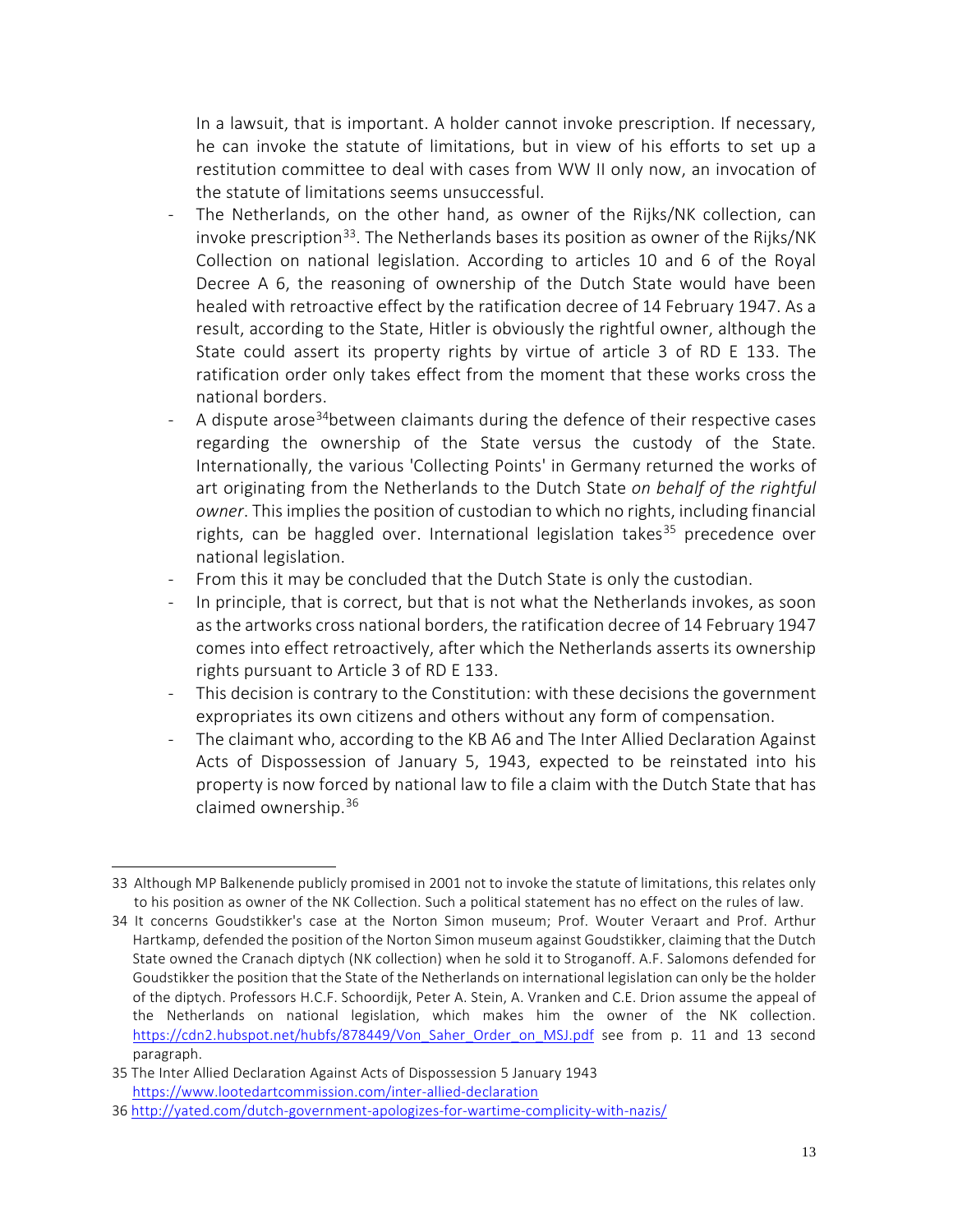- By amending national legislation, the government has taken ownership of the returned looted art.
- This is what Secretary of State van der Ploeg at the instalment of the restitution committee on 16 November 2001 refers to when he says he wants to "remove *the appearance of self-enrichment*".
- During the colloquium held on 17 May 2019 in honour of Heikelien Verrijn Stuart's departure as a member of the Committee, she said in her farewell speech that in the 17 years she had worked for the Restitutions Committee, she still did not know what the legal position of the State was with regard to the NK collection.
- Announcing the restitution of 205 works of art to Goudstikker in 2005, Medy van der Laan said during the press conference: *"The Committee gives us its advice, and as the owner of the State of the Netherlands, we decide that we would like to follow that advice; we are not a governing body in this matter."*

## AN OPEN SECRET

IT'S AN OPEN SECRET THAT MUSEUMS AND PRIVATE COLLECTIONS HOLD LOOTED ART.

Before the Second World War, relations were reversed; art and knowledge about art were mainly privately owned. In comparison, the museums did not hold equal collections. In 1935, Goudstikker held a Rubens exhibition at 485 Herengracht for the Rijksmuseum. The art dealers also held their sales exhibitions in the Rijksmuseum. On 29 June 1939, Hitler stipulated at Posse's<sup>[37](#page-13-0)</sup> appointment that his collection for Linz would be 'compiled' solely from private collections. The fact that no work of art was robbed from Dutch museums is confirmed by the fact that all the works of art returning from Germany came from private property that had been robbed; this indicates how distressing this file is. These works of art (see objection 6) were accommodated in the NK collection and then freely allocated to the museums on long-term loan.

During the distribution, a real fight broke out among the museum directors as to who would be assigned with what works of art. While in 1947 the government allocated artworks from the NK collection to the museums on long-term loan, with the proviso that these works would always be on display. In 2005 the museums pretended to have no idea about the size of the NK collection. The characteristics of an Open Secret, every museum knows what they have in their possession of certain collections of looted art (according to the AAMD and Icom guidelines this is adamant). Lack of historical awareness, responsibility, and lack of interest of their own museum files, while the NK loan forms are in their museum archive and the Bonnefanten museum is full of Italian works of art from the NK collection, from the looted and returned collections of Otto Lanz, Goudstikker, Gutmann and Koenigs, only to react violently and indignantly (Alexander van Grevenstein van het Bonnefanten museum and other

<span id="page-13-0"></span><sup>37</sup> Dr. Hans Posse, (1879-1942) director of the Dresdner Gallery, who was appointed by Hitler on 29 June 1939 as his Beauftragter for the collection for the museum to be built in Linz. Everything Posse wanted to buy was first presented to Hitler, Hitler personally made the final choice.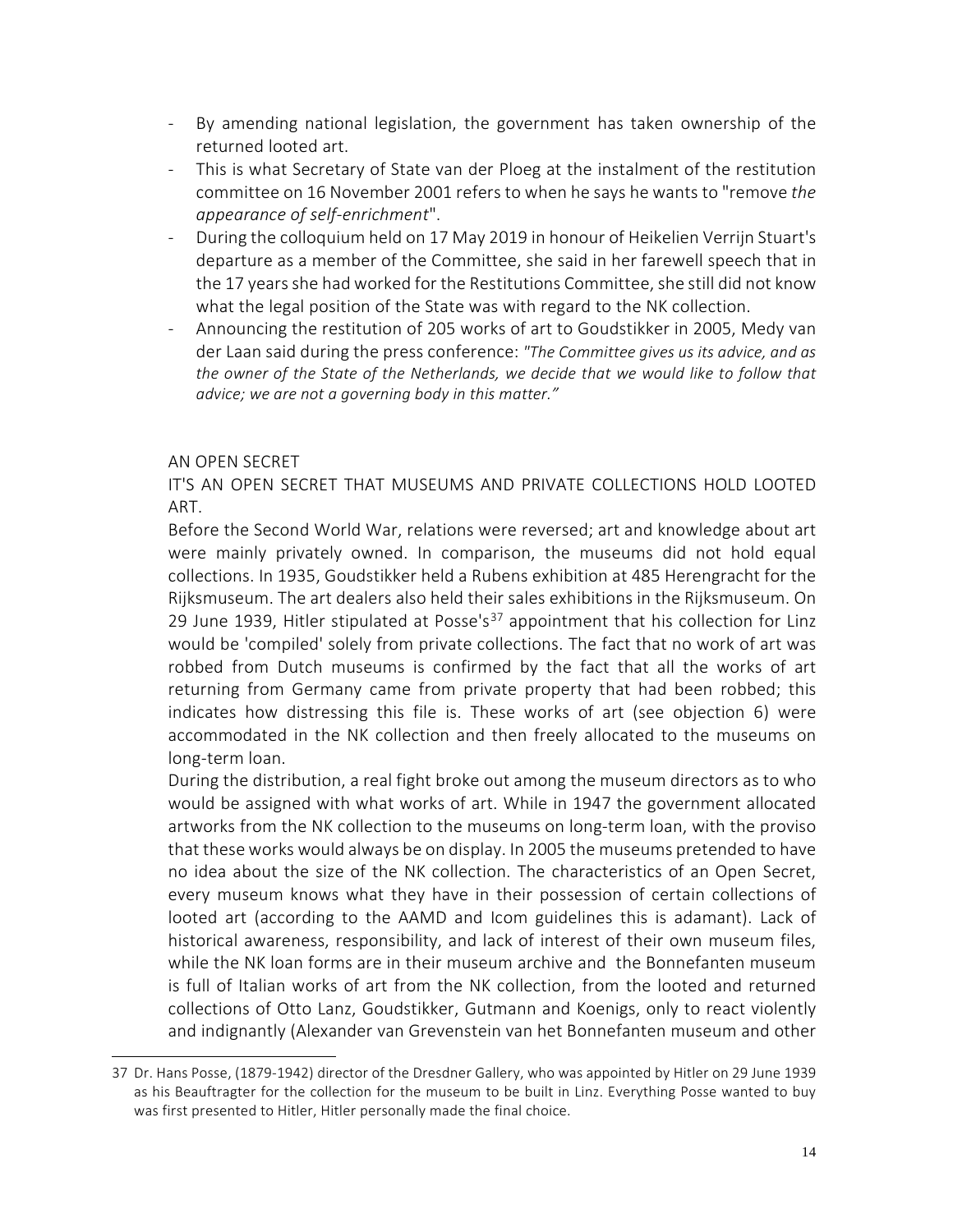museum directors <sup>[38](#page-14-0)</sup>) when restitution was advised, indicates how government policy corrupts the museum system. The open secret, knowing it, but remaining silent about it has had to wait until a second "Museum Provenance investigation", which was largely completed in 2013.<sup>[39](#page-14-1)</sup> The database is still being added to.<sup>[40](#page-14-2)</sup> The responsibility of the museums with regard to looted art in their museum collections leaves everything to be desired, even the investigation into museum provenance leaves everything to be desired, even after the completion of the investigation many works of art were still found that were not included in the investigation, but what can you expect if the government gives looted art from the NK collection to the same museums on long-term loan? What can you expect if a binding opinion procedure which initiates regulations to favour the interests of the museums?

On 5 January 2009, the Museum Association's director Siebe Weide, when announcing the second museum survey, stated that at the time it was impossible for museums to trace where the works of art came from. "Museums acted in good faith because they did not know where the purchases came from," says Siebe Weide. $41$ With this statement, Mr. Weide is protecting the museums, not because they need protection, but to prevent the investigation from ending up in culpable spheres. In its acquisitions, museums are generally aware of the provenance since the provenance is an important factor in determining the price. From a historical point of view, museums are indeed to blame. During the occupation, many museum directors were tempted to switch from the boring care of cultural heritage to the exciting trading of, with success for that matter. Of course, never of their own museum collections (nothing was stolen from the museum) but always of the collections in which they were involved in one way or another. Even after the war with the distribution of the NK collection among the museums, you cannot say that they were in good faith, they knew very well that these works came from stolen private property. They knew the collections from which the works came and expressed their preference for the various works of art. Moreover, it is generally impressive what a museum director knows, it is part of his job as museum director to know where the collections and the collectors are, the special paintings or sculptures are located, when something can be obtained, with whom he should stay in close contact, who he should always approach, who he should keep in touch with, who he can advise and this in competition with other museums, in case there is ever something to donate or buy. This was before, in and after the occupation and still is.

<span id="page-14-0"></span><sup>38</sup> Other museum directors; Pieter Biesboer of the Frans Hals Museum, Dorothée Cannegieter, director of the Rijksmuseum Twenthe in Enschede, Jetteke Bolten-Rempt director of the Lakenhal Museum in Leiden.

<span id="page-14-1"></span><sup>39</sup> <https://www.nrc.nl/nieuws/2009/01/06/kunstaankopen-na-1933-onderzocht-11664619-a295619> [https://www.nrc.nl/nieuws/2009/01/06/groot-onderzoek-van-musea-naar-joodse-herkomst-collecties-](https://www.nrc.nl/nieuws/2009/01/06/groot-onderzoek-van-musea-naar-joodse-herkomst-collecties-11667992-a1059466)[11667992-a1059466](https://www.nrc.nl/nieuws/2009/01/06/groot-onderzoek-van-musea-naar-joodse-herkomst-collecties-11667992-a1059466)

<span id="page-14-2"></span>[https://www.parool.nl/kunst-media/musea-onderzoeken-herkomst-collecties~bed986fa/](https://www.parool.nl/kunst-media/musea-onderzoeken-herkomst-collecties%7Ebed986fa/) 40 <https://www.museumacquisitions.nl/en/10/home/>

<span id="page-14-3"></span><sup>41</sup> [https://www.parool.nl/kunst-media/musea-onderzoeken-herkomst-collecties~bed986fa/](https://www.parool.nl/kunst-media/musea-onderzoeken-herkomst-collecties%7Ebed986fa/)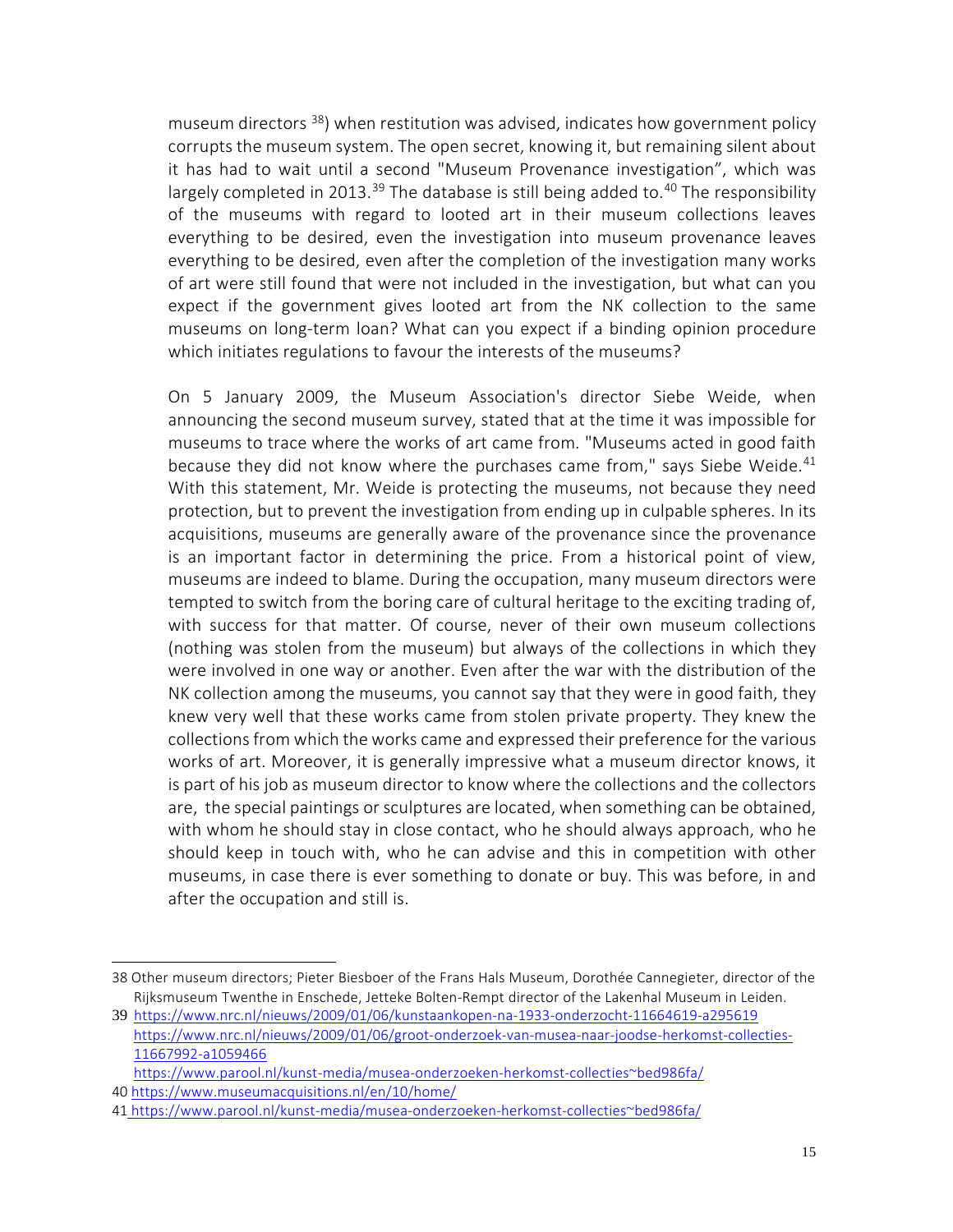After the war, the Dutch State maneuvered itself into a position which it insistently maintains but cannot justify. The opaque situation about its ownership arises from the expropriation without any compensation<sup>42</sup>. At that time, the government was omnipotent, no Wob request (no public access law), the idea that their policy would be read and criticized later was beyond their authoritative thinking. As L.J. van Wachem testified in the SNK A.B. de Vries - B. Katz criminal case<sup>43</sup>: *"There were 9 interested parties [museums] for the Gutmann collection that was found. When someone came forward for this collection [Bernard Goodman], I was instructed to say that nothing of this collection had been found.* The government acknowledged this cold policy in 2000 and wanted to heal it by installing the restitution committee so that the art could still be restituted. The Restitutions Committee advises on ownership of the State to the claimant, who must clarify that his ownership was lost under duress by the Nazi regime. The position of the Restitutions Committee has become a substitute for the State and has obtained the role of opponent vis-à-vis the claimant. The Restitutions Committee has the role of the deciding authority that gives back or does not give back, since the Minister always accepts the advice and decides in accordance with it. In this knowledge, the power of the Restitutions Committee accumulates.

#### SUMMARY

#### THE FUTURE RESTITUTION POLICY

The Restitutions Committee lacks historical and social historical insight. Any insight and empathy as to how people lived under the Nazi regime and how it was after the war should determine whether claims should be granted. This is where the Restitutions Committee has failed miserably for years. Moreover, it is a missed opportunity that the restitution reports do not reflect the extreme aspects of the Nazi regime. In fact, the Restitutions Committee treats the cases as if they had taken place in a free society under a democratic legal system, and not during the occupation by a dictatorship of a foreign power that had designed and complied with racist laws. The background, the war, the Nuremberg racist laws, the attitude of the Netherlands after the war, nothing is taken into account, it only benefits from the meticulous and well-prepared plunder and genocide. If there is no one at the restitution committee who has insight into this and can explain it, then the interests of the State takes precedence and the advice is out of balance, and the State keeps the art. Changing the rules of law of the opinion procedure and removing the public interest for the museums and creating an ad hoc appeal committee is not that difficult, I can see that happening.

But to create awareness of how the committee members must adjudicate this period under duress, according to the legislation of the occupying forces and from the occupying forces, is a lot more difficult, the last twenty years this was not successful.

Added to this is the question whether the Netherlands took the NK Collection in ownership by expropriating the rightful owners through national legislation, followed

<span id="page-15-0"></span><sup>42</sup> This against the constitution of the Netherlands.

<span id="page-15-1"></span><sup>43</sup> Archives Ministry of Justice Criminal case SNK contra A.B. de Vries and B. Katz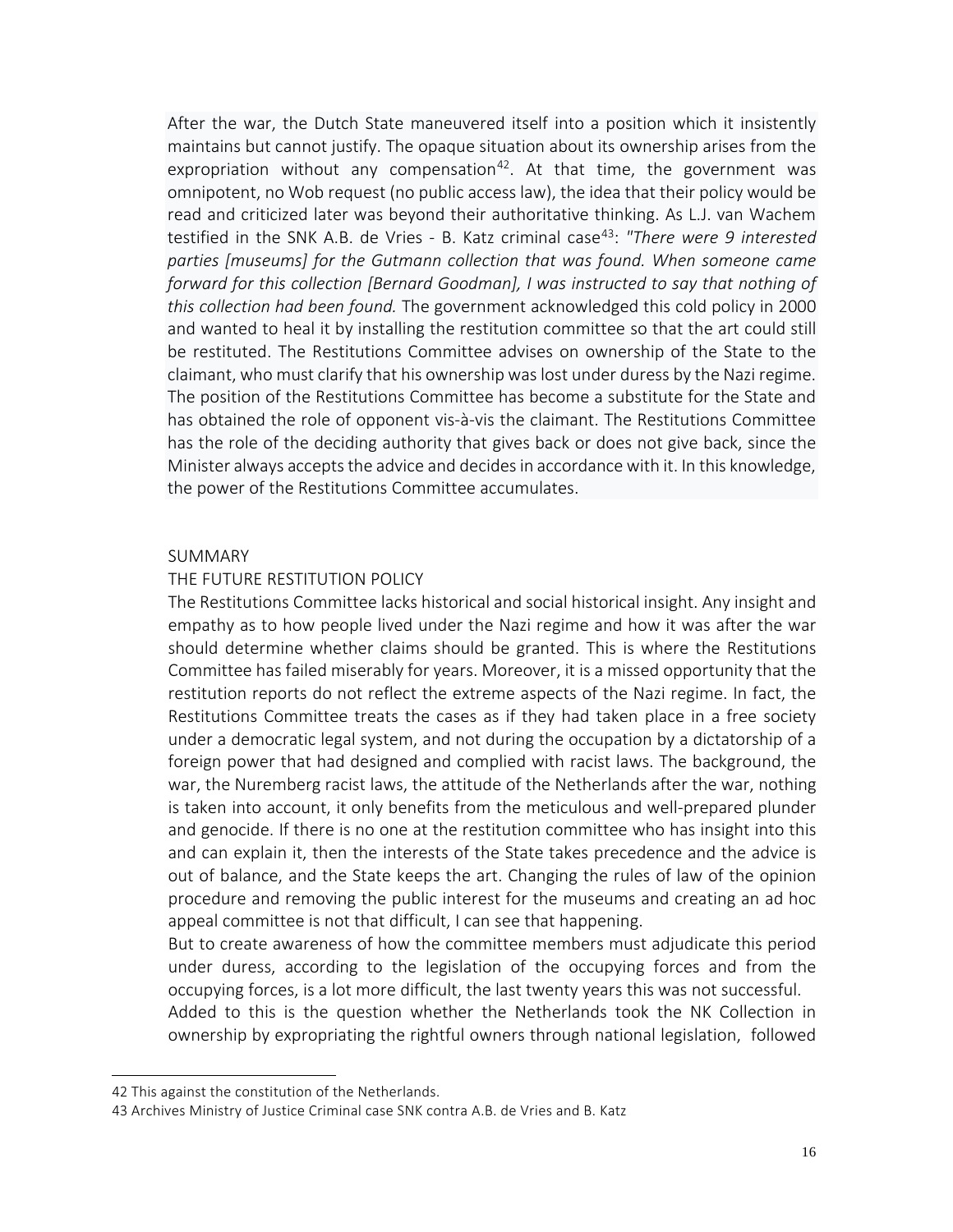by the next question whether the Dutch State still wants to maintain this position in the year 2020, or whether the State is able to allow itself to abandon this position and to return to its position of custodian for the rightful/original owner. In any case, the Dutch State must clarify its legal position.

### PROPOSALS FOR FUTURE POLICY

- 1. An appeal procedure. A committee of 12 or more members that can be called upon on an ad hoc basis in the composition of 7 members.
- 2. Adaptation of the regulation of the binding opinion procedure, deletion of Article 3(e), (f) and (g).
- 3. Clarity on the part of the Dutch State about its legal status of the NK collection; with an explanation about the legal bases on which it holds or owns.
- 4. To do real justice, the NK works of art lent to the Museums on long-term loan should be retrieved and kept and cared for in a neutral depot pending a claim. In this way, the museums are no longer involved with restitution. In this way the museums become aware of their own collection and realise what was looted and belonged to the rightful owners which were unjustly lend to their museum all these years.
- 5. Unless the binding opinion procedure is lifted, this is also the solution for the looted works of art in museums (not belonging to the State), or in private collections. As soon as it is clear that an object has been looted under duress from the Nazi-regime for which a claimant has come forward, the object in question will be removed for the equality of arms, out of all fairness<sup>[44](#page-16-0)</sup> and fair play. As soon as the work of art is on neutral ground (the same depot as where the NK works are located), the equality of arms is restored. The museum no longer has the work of art in its possession and will have to justify its acquisition, just as the original owner will have to prove the ownership for the robbery by Hitler et al. The adjustment of the rules, see point 2, must then have been implemented.

## ADDENDUM

The evaluation committee has the ball, they must clean up the debris that has accumulated over the last 20 years, which was formed since 1945.

First, this evaluation committee is asked to assess the functioning of the Restitutions Committee and whether the claimants have been treated in a justifiable manner.

<span id="page-16-0"></span><sup>44</sup> Fairness impartial and just treatment or behaviour without favouritism or discrimination.